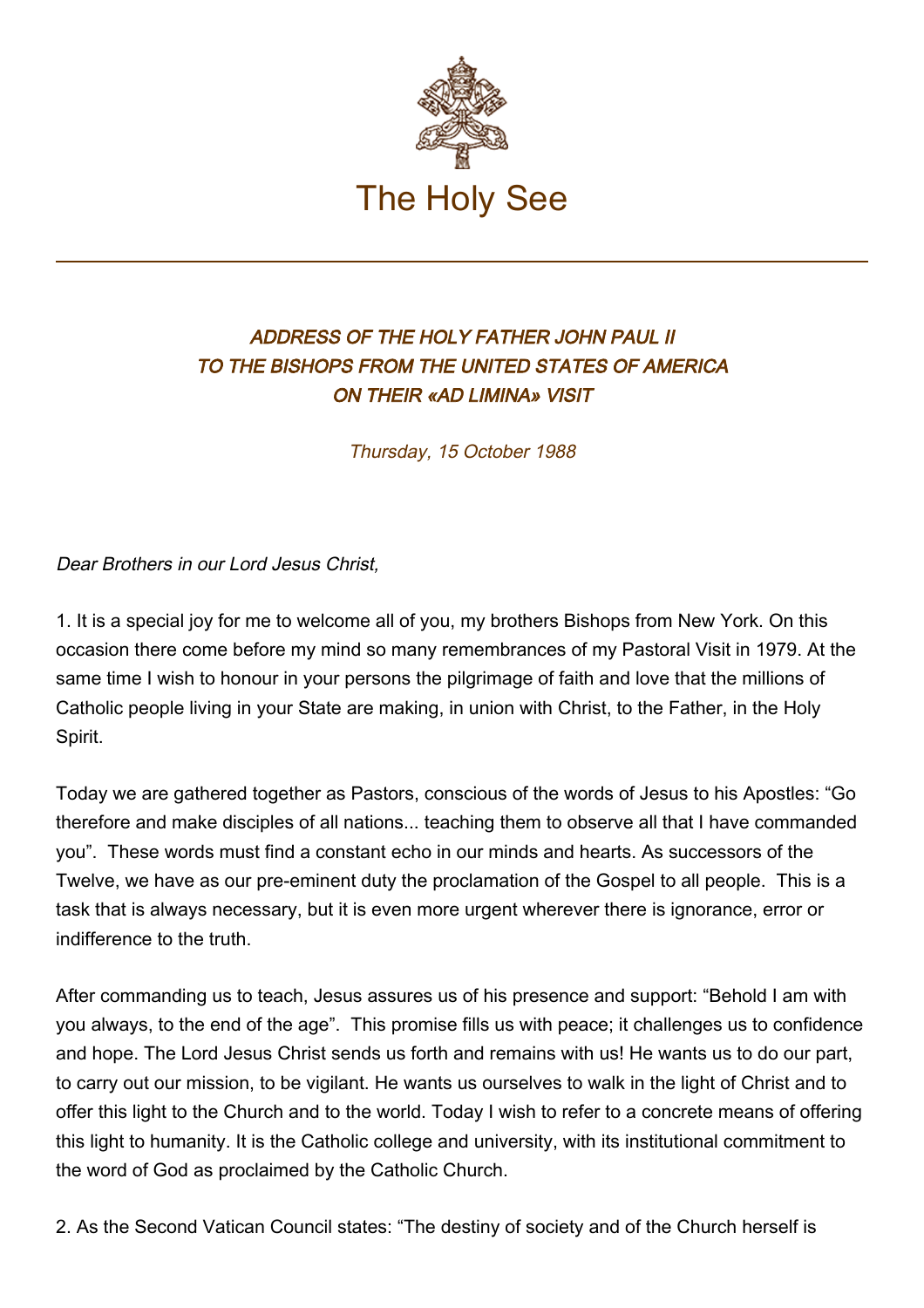intimately linked with the progress of young people pursuing higher studies". Accordingly, the same Council exhorts Bishops to pay careful pastoral attention to university students. They need this care if they are to sanctify themselves in the exercise of their obligations and "inform culture with the Gospel". The re-evangelization of society depends in great part on today's university students. While pursuing their higher studies, they have the right to receive a Catholic formation – both doctrinal and moral – at a level that corresponds to their scholastic endeavours.

The lofty mission of Catholic colleges and universities is to provide a public, enduring and pervasive influence of the Christian mind in the whole enterprise of advancing higher culture, and to equip students to bear the burdens of society and to witness to their faith before the world. Catholic institutions of higher learning, which educate a large number of young people in the United States of America, have a great importance for the future of society and of the Church in your country. But the degree of their influence depends entirely on preserving their Catholic identity. This Catholic identity has to be present in the fundamental direction given to both teaching and studies. And it must be present in the life of these institutions which are characterized by a special bond with the Church – a bond that springs from their institutional connection with the Catholic message. The adjective "Catholic" must always be the real expression of a profound reality.

3. We are convinced that it is necessary to respect the legitimate autonomy of human sciences. But we are also convinced that when Christians, with reason enlightened by faith, know the fundamental truths about God, man and the world, they are in a position to have their intellectual efforts produce more abundant fruits of authentic human progress.

Faith does not limit freedom in the pursuit of knowledge. On the contrary, it is its greatest guarantee. This leads us once again to focus our attention on the true significance of freedom in the service of, and the search for, truth.

"If you remain in my word", Jesus tells us, "you will truly be my disciples, and you will know the truth, and the truth will set you free". These words of our Lord proclaim the liberating power of truth. Their profound meaning is easier to grasp when we realize that Christ himself is the Truth. It is he, Christ, who contains in himself the complete truth about man; it is he who is the highest revelation of God.

The profound connection between truth and freedom affects the order of all knowledge. Truth does not limit freedom. On the contrary freedom is ordered to truth. Furthermore, the truth of faith does not limit human knowledge. Rather, human knowledge opens up the way that leads to Christian faith, and Christian faith guides human knowledge. While faith does not offer solutions for investigation by reason – which follows its own principles and methodologies in different fields and enjoys a legitimate autonomy – nevertheless, faith assists reason in achieving the full good of the human person and of society. When Catholic colleges and universities promote true freedom in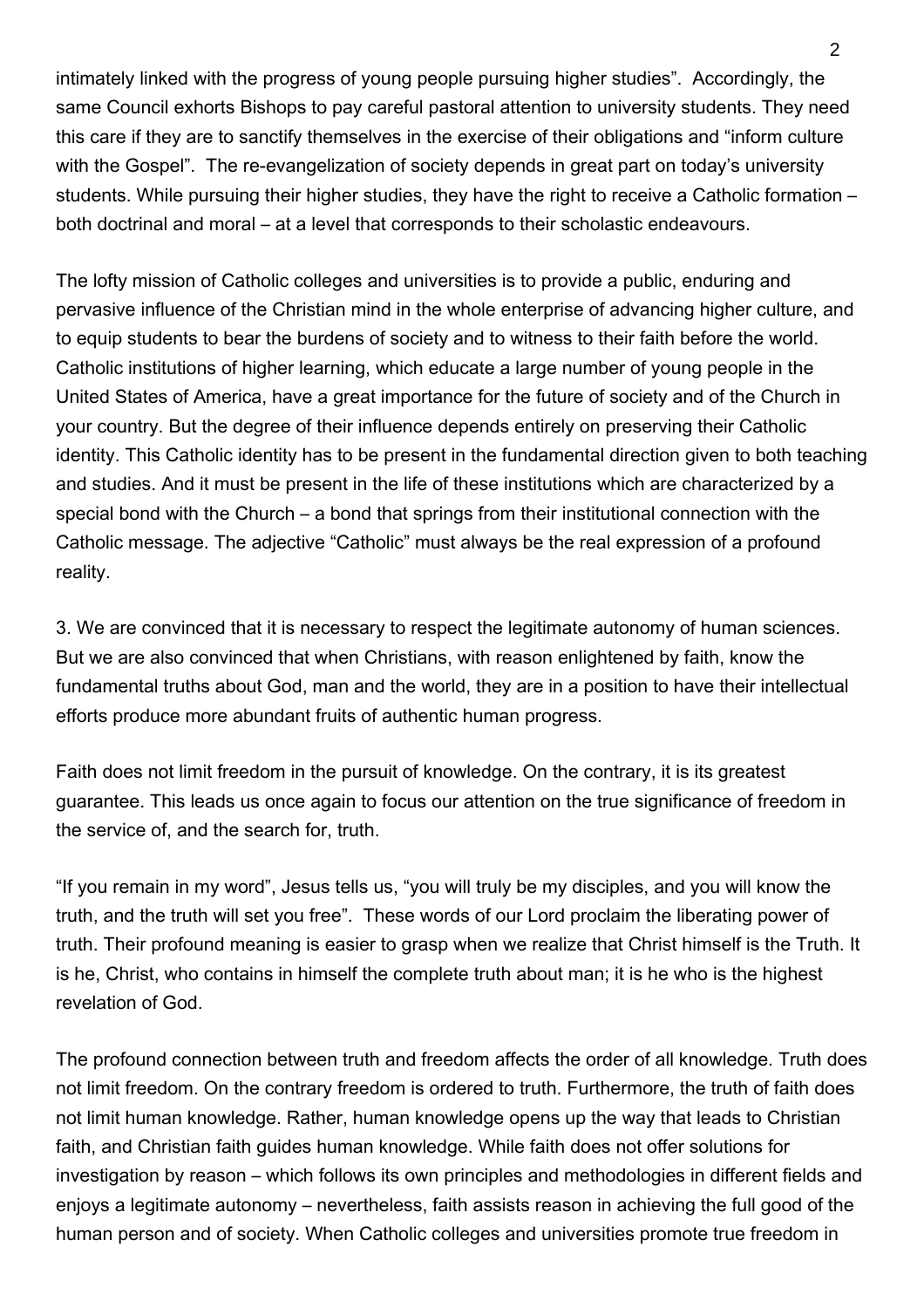the intellectual sphere, they provide a singular service for the good of all society. Today's culture, influenced by methods and ways of thinking characteristic of the natural sciences, would be incomplete without the recognition of man's transcendent dimension. Hence any philosophical current proclaiming the exclusive validity of the principle of empirical verification could never do justice to the individual or to society.

The findings of all study can be fully utilized only in consonance with the fundamental truths concerning man, his origin, destiny and dignity. For this reason the university by its nature is called to be ever more open to the sense of the absolute and the transcendent, in order to facilitate the search for truth at the service of humanity.

4. In reflecting on theological knowledge, we turn immediately to faith, since faith is the indispensable foundation and fundamental disposition of all theology. Faith constitutes its starting point and its constant intrinsic point of reference. Saint Anselmo of Canterbury has given us that well-known definition of the work of theology: faith seeking understanding. Theology springs from faith, from the desire of the believer to understand the faith.

What faith teaches is not the result of human investigation but comes from divine revelation. Faith has not been transmitted to the human mind as a philosophical invention to be perfected; rather, it has been entrusted to the Spouse of Christ as a divine deposit to be faithfully guarded and infallibly interpreted. In the area of strictly human knowledge, there is room not only for progress towards the truth but also, and not infrequently, for the rectification of substantial error. Revealed truth, however, has been entrusted to the Church once and for all. It has reached its completion in Christ. Hence the profound significance of the Pauline expression "deposit" of faith. At the same time, this deposit allows for a further explanation and for a growing understanding as long as the Church is on this earth.

This task of achieving an ever deeper understanding of the content of faith belongs to every member of the Church. But the Second Vatican Council assures us that the "task of authentically interpreting the word of God, whether written or handed down, has been entrusted exclusively to the living teaching office of the Church".

This magisterium is not above the divine word but serves it with a specific carisma veritatis certum, which includes the charism of infallibility, present not only in the solemn definitions of the Roman Pontiff and of Ecumenical Councils, but also in the universal ordinary magisterium, which can truly be considered as the usual expression of the Church's infallibility.

5. This does not, however, prevent the Church from recognizing and fostering a legitimate pluralism in theology. Right after the Council, Paul VI stated that "a moderate diversity of opinions is compatible with the unity of the faith and with fidelity toward the teachings and norms of the magisterium". The extent of this pluralism is limited by the unity of faith and the teachings of the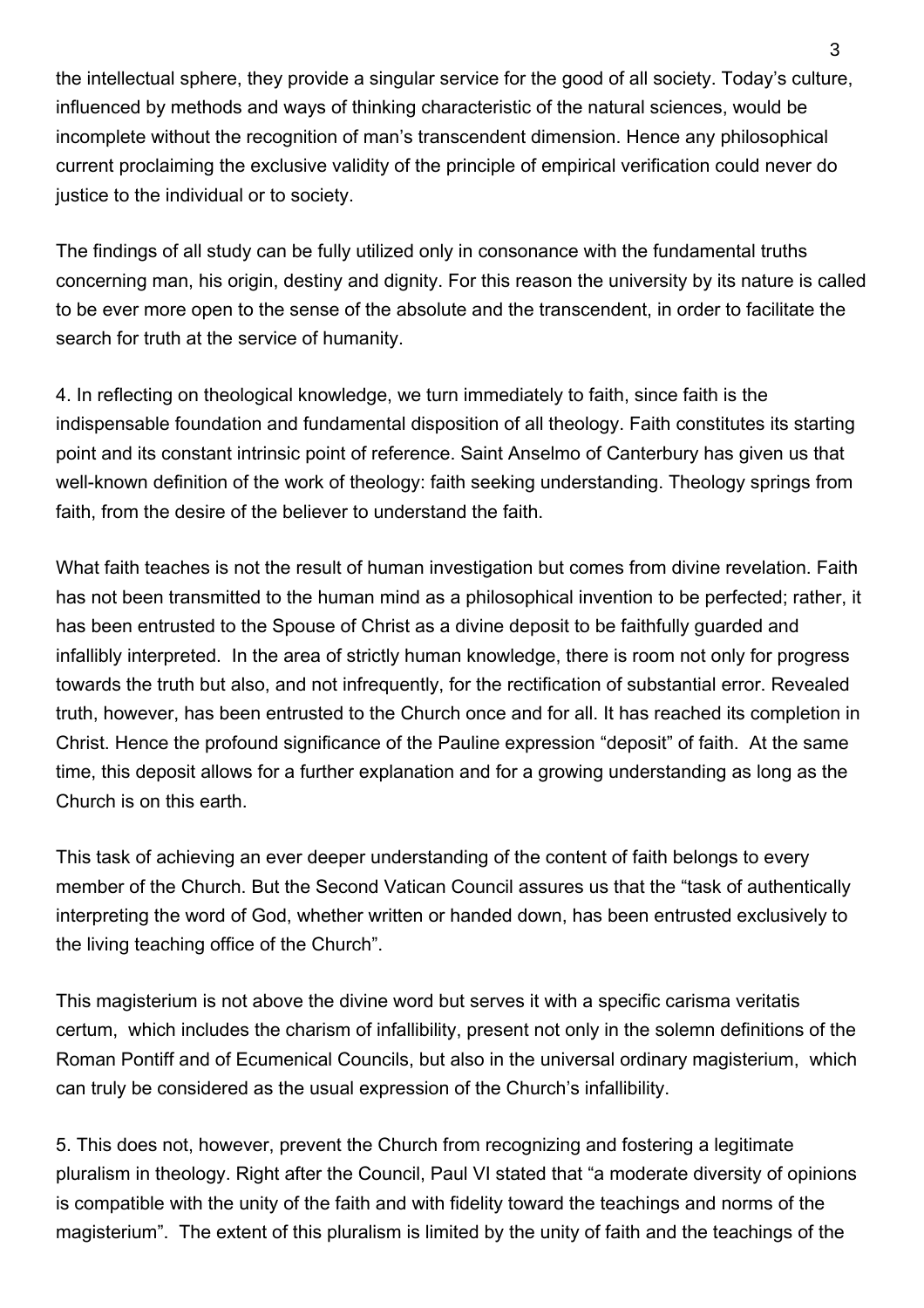Church's authentic magisterium. But within its scope, the plurality of theologies should have a certain conceptual common ground. Not every philosophy is capable of providing that solid and coherent understanding of the human person, of the world, and of God which is necessary for any theological system that strives to place its knowledge in continuity with the knowledge of faith.

In order to understand the limits of theological pluralism, it is necessary to distinguish it clearly from the unity of faith, which depends totally on revealed truth. With respect to the non-infallible expressions of the authentic magisterium of the Church, these should be received with religious submission of mind and will.

6. With the passing of time it is ever more evident how certain positions on the socalled "right to dissent" have had harmful repercussions on the moral conduct of a number of the faithful. "It has been noted" – I mentioned in my address last year to the Bishops gathered in Los Angeles – "that there is a tendency on the part of some Catholics to be selective in their adherence to the Church's moral teachings". Some people appeal to "freedom of conscience" to justify this way of acting. Therefore, it is necessary to clarify that it is not conscience that "freely" establishes what is right and wrong. Using a concise expression of John Henry Newman's Oxford University Sermons, we can say that conscience is "an instrument for detecting moral truth". Conscience detects moral truth: it interprets a norm which it does not create.

7. Dear Brothers: to carry out the prophetic mission that falls to us as Pastors of the Church, it is of great importance to have the collaboration of Catholic theologians and ecclesiastical faculties. As a reflection on the faith, made in faith, theology is an ecclesial science that constantly develops within the Church and is directed to the service of the Church. This is at the root of the theologian's grave responsibility, particularly if he has received the missio canonica to teach in an ecclesiastical faculty. The authentic faith of theologians nourished by prayer and constantly purified through conversion is a great gift of God to his Church. On it depends the well-being of theology in our day. As I mentioned at the Catholic University in Washington: "It behooves the theologian to be free but with the freedom that is openness to the truth and the light that comes from faith and from fidelity to the Church".

The Catholic institution in which the Bishops of the United States have placed great hope and which they have loyally supported – the Catholic University of America – last year celebrated the 100th anniversary of its founding. Next year will mark the centenary of the granting of its papal charter. All the achievements of the past are due to God's grace, on which is well-founded the hope for a future that will see ever greater academic achievements, including those in theological scholarship. In particular, it is to be hoped that this University and all the other Catholic universities and colleges will contribute even more to the enrichment of the Church in the United States and elsewhere, that they will constantly meet their calling to prepare students who are heralds of culture, servants of humanity and witnesses of faith